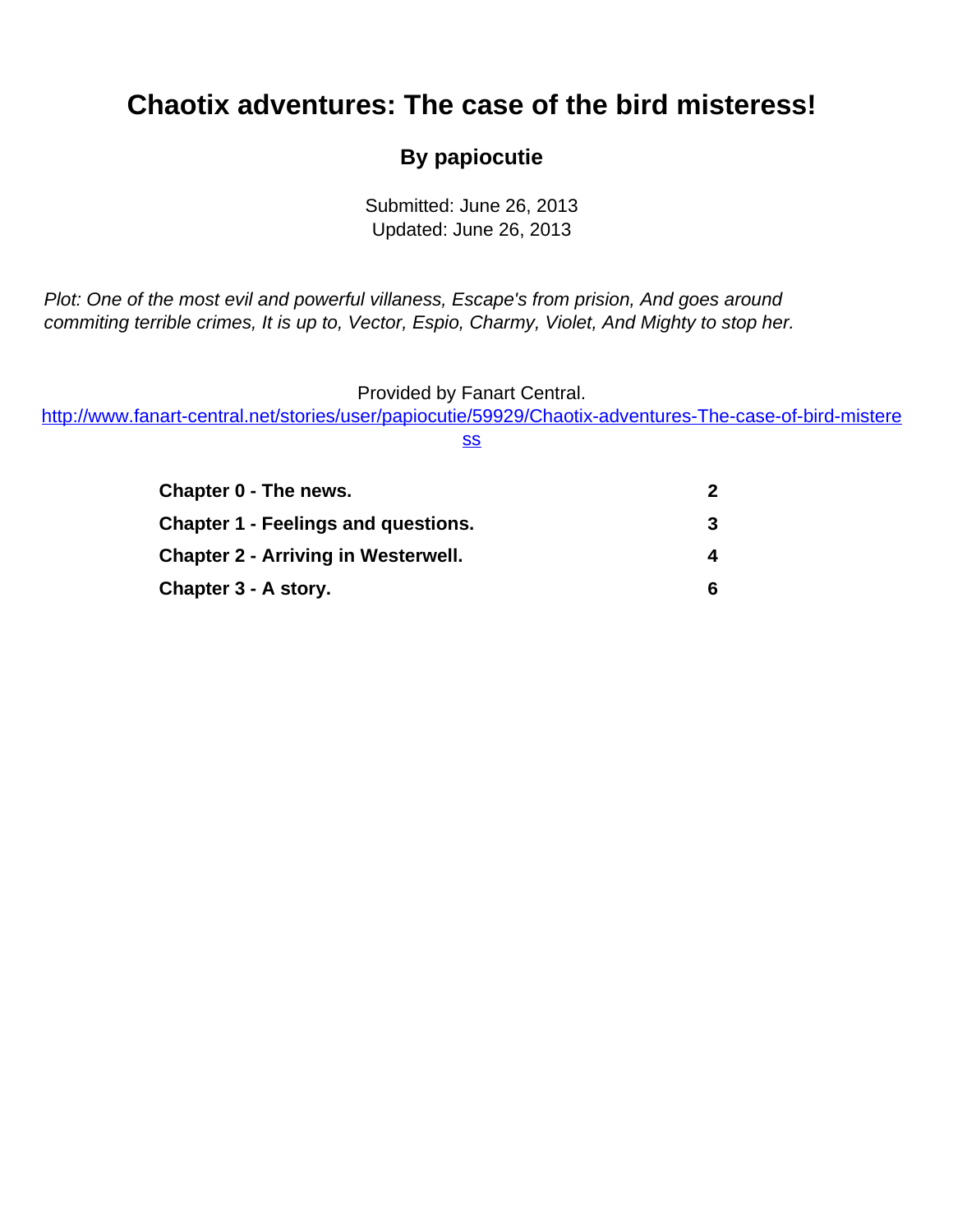### **0 - The news.**

<span id="page-1-0"></span>It was a sunny summer day, And the chaotix enjoyed it, Charmy was swimming the little pool at back, Violet was reading a book on martial arts, Espio was meditating, And Mighty was chillin' in the sun, It felt good on his shell, And Vector was listening to his music, Charmy stopped playing for a second, And stared at his team, "Why are you guys lying around, Why don't you come in and swim?" The young bee asked, "Maybe later, I am enjoying the sun." Mighty responded, Charmy huffed, "You guys are so lazy and boring." Charmy continued his swim, But then heard someone yelling from the distance, "Guys! Guys! I have to tell you something!" The figure who was yelling was a good friend of the chaotix, And a childhood friend of Mighty and Espio, Ray the flying squrriel, Mighty got up from his sunbathe, And immediately ran toward Ray, "Hey buddy!" Mighty said to the golden colored squrriel, "Hey Mighty!" The two gave eachother a bro hug, Charmy climbed out the pool, And flew toward the two and asked, "What'ca doing here Ray?","Oh, I am here to tell you guys something I read the the newspaper, It sounds really interesting." Ray replied holding the newspaper in his hand, "Well, We better get the rest of our team up then." The armadillo ran inside the house, "Hey guys! Get your butts up, Ray has something cool to show us!", "Hmm? Cool?" The female chameleon known as Violet, Replied, She closed the book, "Sound's interesting." Vector continued to listen to his music, He didn't hear anything that was going on, Up until Violet took his headphones off, "Hey! I was listening to that!" The crocodile ?blurted, "Just shut up and help us wake up Espio, Ray's got something important to tell us" Violet responed back, "Geeze, Fine, No need to be a jerk." Violet rolled her eyes as Vector got the pepper shaker out, "This always wakes him up." The vector said as he dumped the pepper on Espio's nose, Espio sneezed and got up and rubbing his nose, "Why must you always do that." The chameleon complained, "Well, How else were we going get up?" Charmy gigged, "Ugh, Well, What so important that you have to wake me up like that anyway." "I have news to tell you, That might be very interesting to you guys." Ray responed, "Well, Laid it on us little bud." Said Mighty, Ray unrolled the newspaper, "It said's That one of the most evil villainess broke out of jail and is on the loose." "That isn't good at all, It took years for the police to catch her, Who knows how long it'll take to catch her again." Violet said, "And She'll continue to do crimes." Said Mighty. "I don't get it! Who is this villainess you guys are talking about."She used to commit serious crimes years back, Her villan name is the bird mistress, She would commit crimes like, Murder, Kidnapping, Treason, stealing, Ect, It took years to finally catch her, But now she escaped, She may start to commit even more crimes." Ray awsered, "And that's why were going to stop her!" Vectored said loudly, "WHAT?!" Everyone else responed, "Well why not, We are a detectives after all aren't we?" " But Vector! You don't understand! She'll be too difficult to catch! Plus she's too dangerous!" Ray responed in disbelift, "Aw come on, Ray, We are the best detectives on the planet! We can catch her no problem!" "Are you sure about this Vector, Ray's got a point." Violet said, "We been through worse, What can be so in catchin' a old ?criminal" The rest of the gang sighed, Knowing this was going to be a difficult.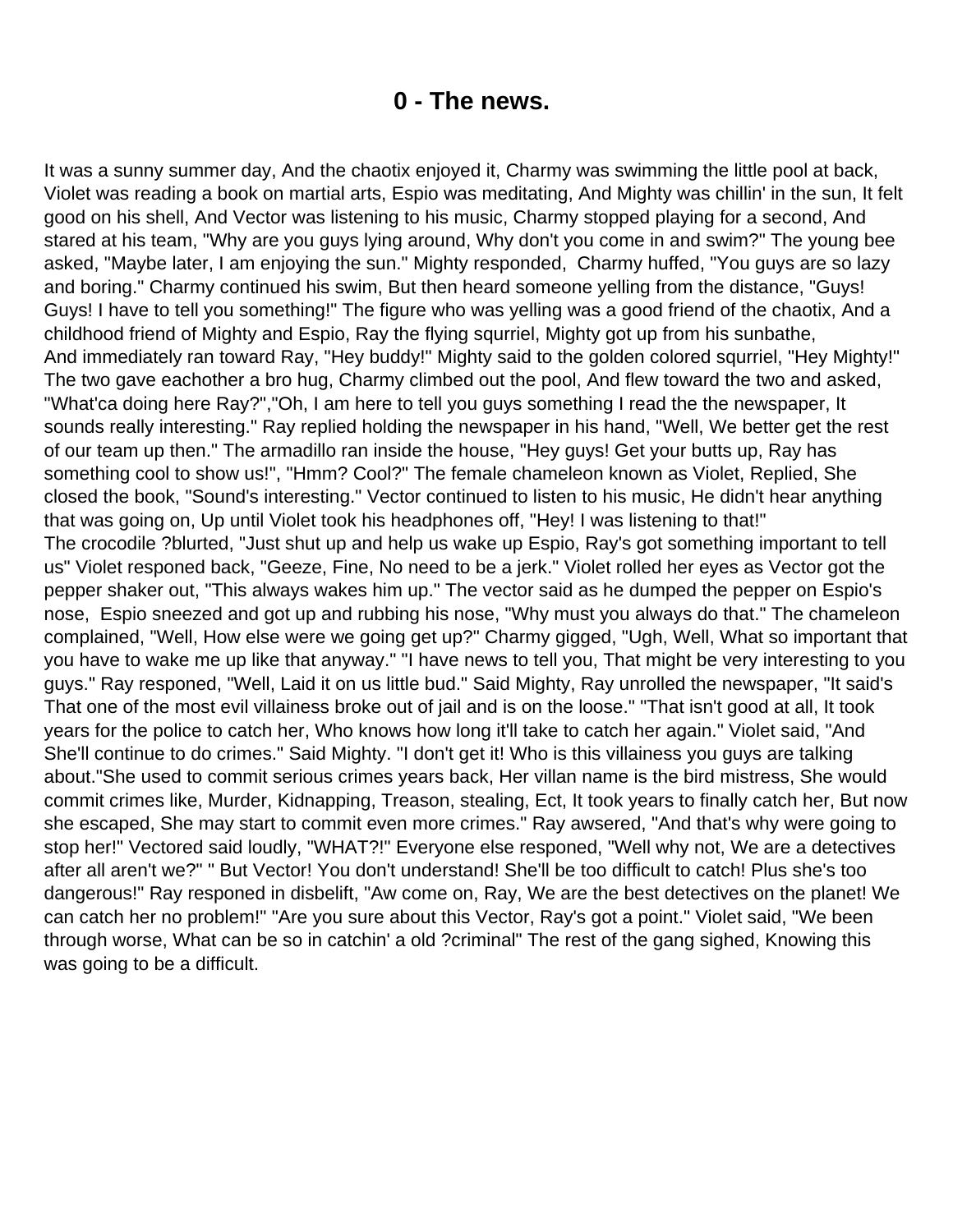### **1 - Feelings and questions.**

<span id="page-2-0"></span>Despite Vector's choice on searching for this sneaky criminal, Espio's feelings weren't really content about it, He knew Vector hasn't made the best decisions for the team, But this one, Just made Espio feel more unsure than usual, Sure, They helped Sonic stop eggman many times, Even defeating him themselves when they were carnival Island with knuckles, But this time, They were stopping a sneaky, Pure evil, Lady who was capable of murder, Most of the group were teenagers, Plus, Charmy was only a child, He didn't quite understand how dangerous it was, When Espio was about to speak his feelings to Vector, "Vector, I-" He was interrupted by Charmy, "Soooo, When are we gonna eat? I'm starving!" , "Charmy! You just ?interrupted Espio!" Violet lectured, "Anyway, What were you gonna said?" Violet said looking at Espio, "I..Uh..Nevermind." The male chameleon replied back, He didn't really know how to say it, "Oh, Well, I'll get started on dinner, Ray, You can stay if you like?", "Sure, I am starting to get hungry." The gold fuzzy squrriel replied back, Later, Well the chaotix and Ray were finished eating Violet's spaghetti, Ray left to go home, He had chores to do, Shortly after, The chaotix sat in the leaving room, To discuss the case, "Now, Let's get to business, Does Anyone know much about this villianess we're after?" The croc said, "I remember hearing stories about when me and Ray we're kids, She usually commited crimes in a city near mable zone, I forgot what the city's called, I was just happy it wasn't anywhere near where I lived." The armadillo replied, "Westerwell you mean?" Espio corrected, "Yeah, Wait, How did you know about it?" Mighty questioned, "My father took me there as a kid, He told that he met my mother there for the very first time", "Did the mistress commit any crimes why'll you were there?" Vector asked with interest, "No, We weren't there that long, Just about 3 days with my grandparents and aunt.", Charmy sighed and said "This is boring! Let's just go find that bird lady already!", Everyone just ignored Charmy, "How long will ya think it'll take us to get there?" Mighty said, "About a few hours, Me and dad rode a carriage there", "Then it's settled! We will pack up our things! And tomorrow morning we will head to Westerwell!" Vector announced with ?enthusiasm, "Uhhh, Vector, One problem." "Yeah Mighty?" "NIETHER ONE OF US KNOW'S WHERE WESTERWELL IS!", Vector faceplamed realizing his mistake, "Well, You don't need to yell Mighty!" "Ugh, Sorry, Just tired." "Espio do you know where it is?" "Not really, I was just kid, And was sleeping most of the way." "Greaaaaaat, How are we gonna get to westerwell now." Charmy said in bordom, "You guys do realize we have maps of most of mobius, Right?" Violet said, The rest of team looked confused, "We do?" Mighty asked, "Yeah, I brought them just in case stuff like this happened, Also when we go on vacations." " That was convenient?" Espio said, Violet then turned to the clock and said, "Well, It's pretty late, I think it's your bedtime Charmy." "Awww! Come on! I am not-Yawn- tired..." No sooner, Then charmy fell asleep, "Boy, Kid fall's asleep fast" Mighty said as we picked up Charmy and carried him into his bedroom, Just then Vector started to yawn, "Yeah, I better hit the hay too." Vector went into his bedroom, Violet started to head for bed, Just when she noticed Espio, Still sitting on the sofa, "Espio? Aren't you gonna go to bed aswell?" "In a bit, I'll stay up and meditate for awhile." "Oh, Alright, You just seem quiet, Are you alright through?" "Yeah, I'm fine, Just head onto bed." "Well, If you say so." Violet went into her room, Espio started his Meditation, He was thinking about the case, He wasn't quite sure what do about it, Even if he tried to speak up, No one would listen to him, He just knew something bad was gonna happen, He felt it.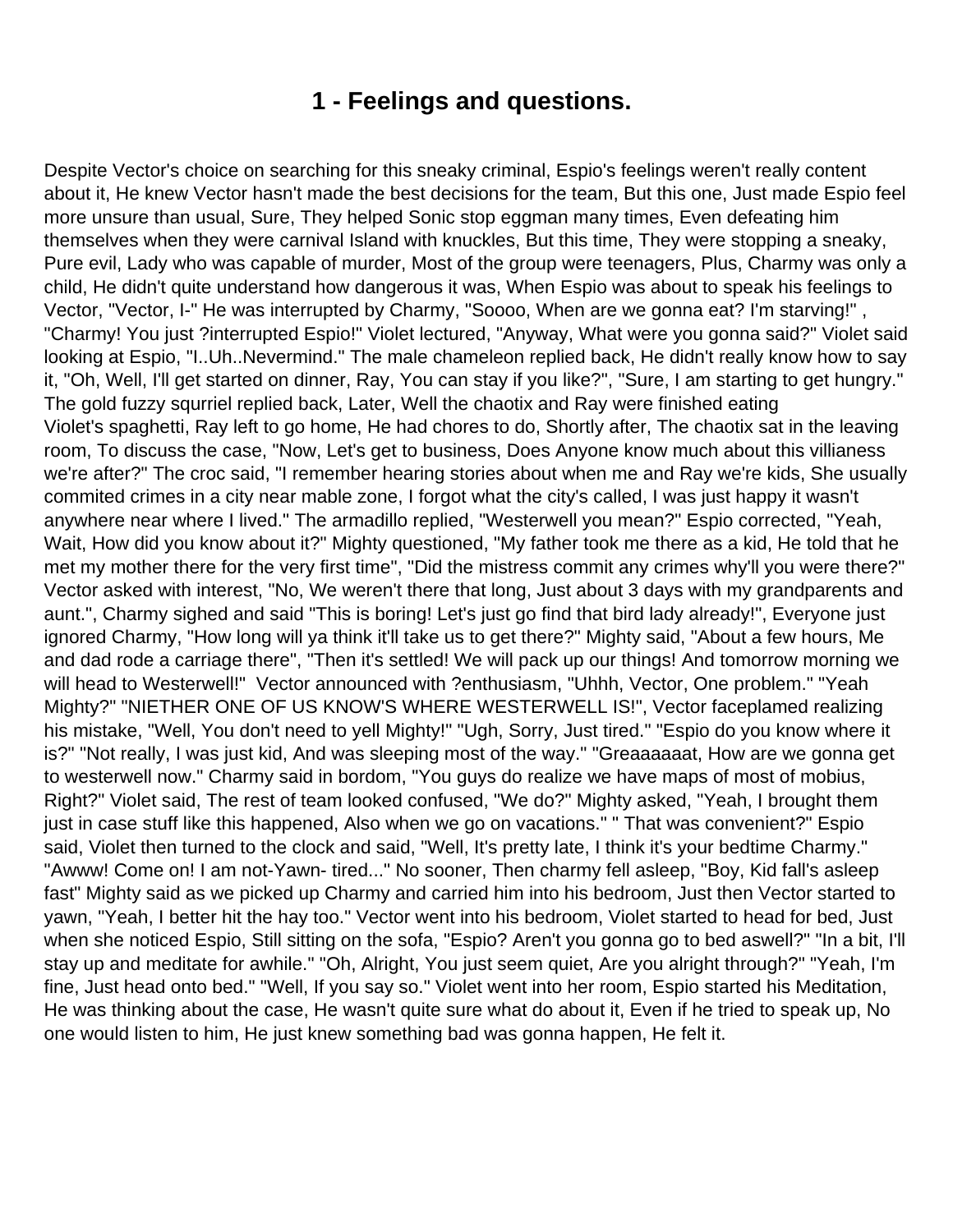# **2 - Arriving in Westerwell.**

<span id="page-3-0"></span>The chaotix woke up early the next morning, Violet made breakfast, Pancakes, Despite Charmy's and Mighty's nagging about waking up early, The two got over it, After breakfast, They'll all packed up and rode a carriage on the way there, It took about 3 or 4 hours to arrive at Westerwell, When they arrived there at last, Espio felt the sweetness of nostalgia,

It had been years since he had been here, The city was guarded by a large purple fence, That protected it from the deadly atmosphere of Marble zone, It was surrounded by

a lake of lava, When inside the city, Most of the bulidings were purple, With solid green grass, And golden roads, Even the citizens were dressed in purple, The

group of five we're quite impressed, "Man, I wanna live here, It's so pretty." The armadillo said amazed, "Now, Now, We're here to solve a case, Not admiring the city."

The croc said, "Yeah! Let's get started!"Charmy said before flying off, But was pulled back by Violet, "We can't just run off, We have to find a place to stay out since

we'll be most likely be staying here for a few days." Violet explained, Charmy huffed, "She's right Charm, We gotta find a place to crash first." Said Mighty, "Espio, Do

know any hotels around here?" Vector asked, "No, Like I said I was staying with my grandparents, But I suppose there's one around."Violet took out her map, "It's said's

there's a campas around here.", "Violet, We ain't here for camping." "No Vector, It said's they have cabins anyone can stay at, Plus it's cheaper than hotels.", "Well, Uh,

That was convenient" The chameleon said, The chaotix payed for their stay at cabins for a few days, After that they went to see their, The cabins we're big, But not too big,

It had a small kitchen with a stove and a mini fridge, And had a small dining table, It aswell had a bathroom, With baby blue rug in the middle, And a bedroom with 2 bunk

beds, And a closet, "Nice place, But it could use alittle polishing." Violet criticized, "Yo, Guys, I think we got a problem." Mighty called from the other room, "What is

it, Might?" The croc asked worriedly, "There's only enough beds for the four of us., "It's fine, I'll sleep in the other cabin." Violet said, "Ya sure? I mean you'll be

by yourself." The armadillo questioned, "I'll be fine, Besides I'll have privacy, It's not easy being the only female of this occupation." "Well, If you say so, Call us

if you need anything." said Vector, Violet walked out the door to unpack her things in the next cabin, Shortly after she left, The rest started giggling, "What? What's so

funny?" Espio asked looking very confused, "You should've asked her to sleep with you, That way you could get "closer" to her." Vector said laughing, Espio's confusion suddenly

changed to a mix of rage and embarrassment, It was one thing to make fun of him for blushing at her, But sleeping with her would go too far, "You all have the maturity

of 6 year old girls!" Espio snapped back, "Come on, We were only jokin'" said Charmy, "Well, Maybe I did take it too seriously, But still don't make jokes like that again."

"We won't, Now come on, Let's unpack our stuff so we can get this case started!", Later when the crew we're done packing, They met Violet outside to discuss the plans,

But out of nowhere came a shot wind, A blue blur speed right next to them, "Whoa! Who the heck was that?" The croc said as he got up, "I think I know." Mighty said as he pointed

to two figurers up ahead, They were good friends of the chaotix, Not close but good friends, It was none other then Mobius's greatest hero, Sonic the hedgehog! And his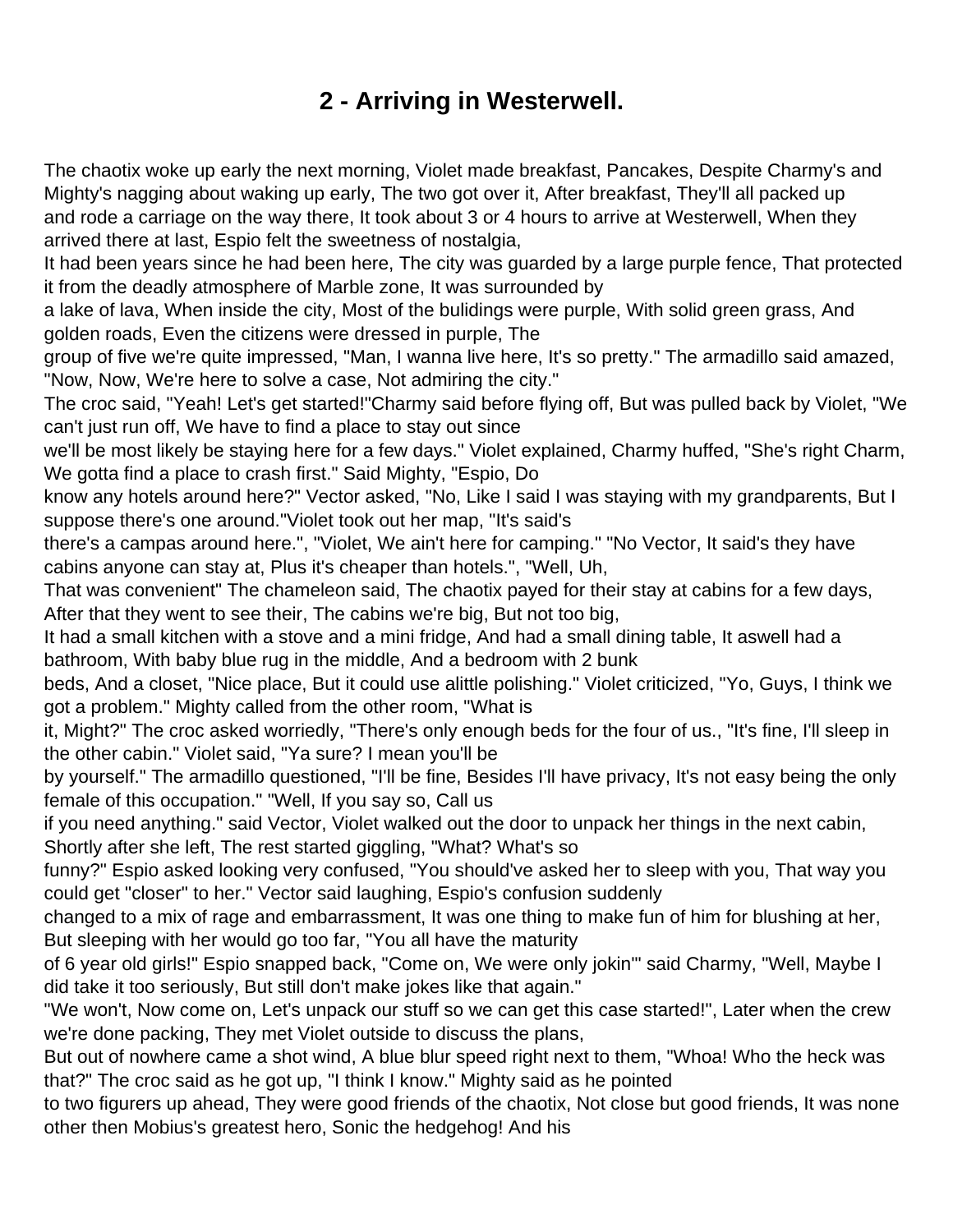two-tailed sidekick! Miles prower, But preferred to be called Tails, "Hey guys!" The armadillo greeted, "Yo, Wasn't expecting you guys to be here." Sonic responded as

he fist bumped Mighty, "Hehe, Niether we're we." The croc responded, "So, Why are you guys here?" Tails asked, "We're looking for this villian who escaped recently called

the bird mistress." Espio said holding a picture of her. "Oh! What a coincidence! Me and Sonic are also looking for her too!" "You are?" The croc suprised, "Yep, As much

as I like kicking egghead's butt, I'll like to face another villian." The sonic said, "Well, I gotta speed, keed!" In a instant, He was gone, "Hey Sonic! Wait up!" Tails

yelled as he flew off after him, "Well, That was certainly interesting." Violet said, "Yeah, But let's not focus on that, Alright, We'll split up go into different parts of

the city to get more info on her, Charmy will go with Violet." "But Vector! I can go by myself!" Charmy whined, "Sorry Charmy, But you're too young to be in a big city

by yourself, You can get lost or stolen, Anyway, You two go to the southren part of town, Mighty will go to the westren part, I'll go to Westren, Espio will-" "Northren part

I know." " Alright, Let's report back here by 8:30 tonight."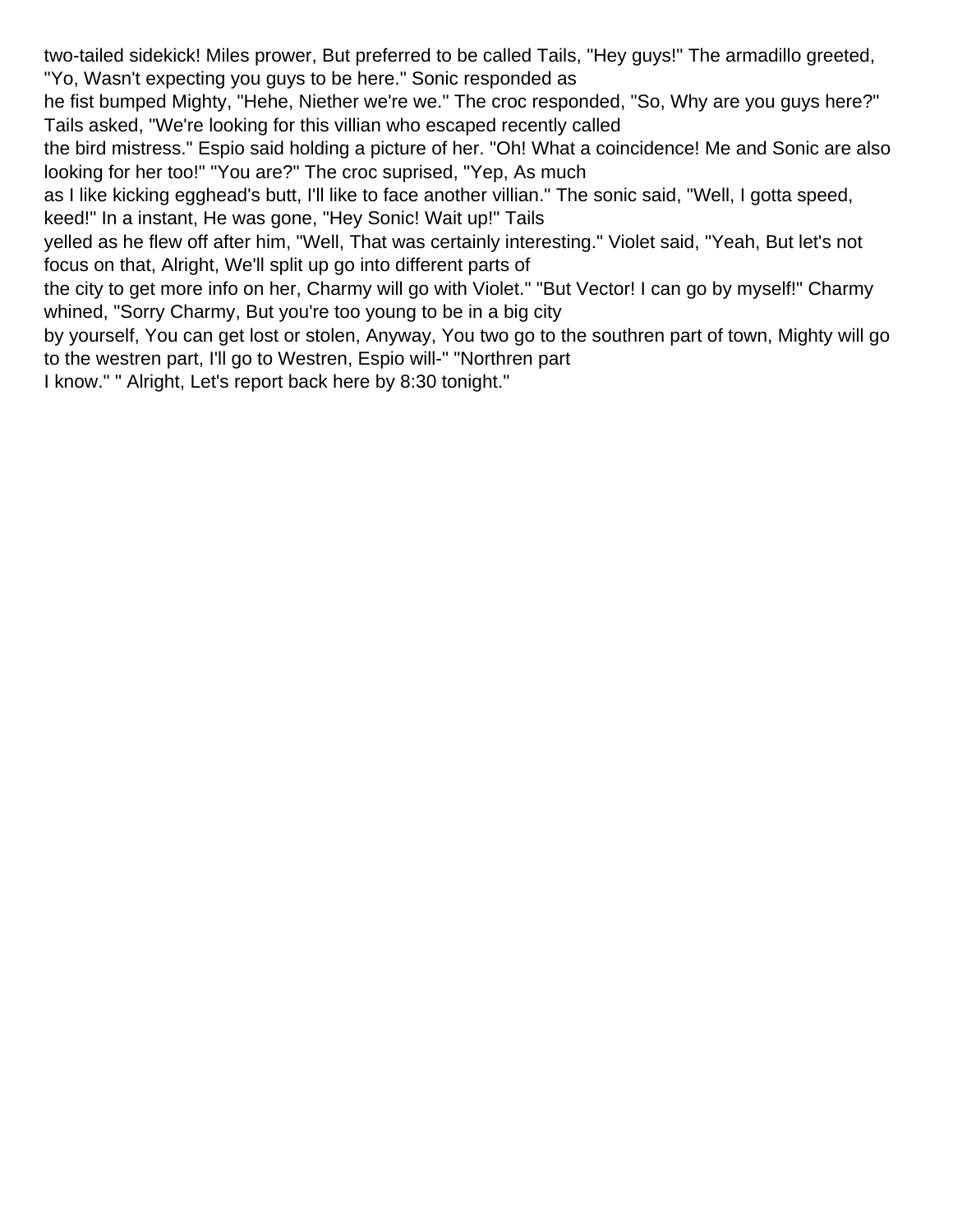## **3 - A story.**

<span id="page-5-0"></span>Just shortly after everyone split up, Espio, The chameleon, Headed up north of Westerwell, A city he visted in his childhood, He asked the citizens if they knew anything

about the bird mistress, The teenage ninja didn't get the results he needed, Most details he got were stuff he already knew. It was getting late, He knew he'd had to

head back to the cabin by 8:30. But he decided to ask one more person, He didn't know why, Since most of the information he got wasn't really useful. Espio came across a blue squirrel

who kinda resembled Ray a little, But instead of his hair that resembled a rain drop, This guy's hair was curly along side some bangs that flew under his ears, He was

wearing a red scarf and a red hat, He had purple rings for cuffs, And had orange shoes with a yellow stripe across it, Much like Sonic's. He was sitting on a bench

reading a book, Espio didn't know what type of book he was reading nor did he care, "Excuse me sir." the young chameleon asked. The guy jumped as if he had seen a ghost.

"Sorry for scaring you...""Eh, It's alright.", Espio was puzzled. For a sec, He thought the guy was gonna yell at him. "So, What do you need?" The squirrel asked politely,

"My name is Espio the chameleon, Member of a group of detectives.", "Ah, I heard of you guys! You're team are the best detectives on mobius!", "Wow really? I didn't

think we were THAT popular." Espio had planned to tell this to his team when he got back to his cabin, "I also heard you had a crush on chameleon girl too.", Espio's

pride suddenly turned into embrassment. After this case was over he had a personal case he to find out, "Anyway, What is you're name, Sir?" Espio asked trying to

change the topic, "Tancredo, But my friends call me Tan.", "Now, Tan, I'd like to ask you a important question." "Sure! Lay it on me!". "Do you know anything about the

wanted criminal 'bird mistress'?" Espio had expected the answer he usually got, But he something different instead, Tan's face frowned, He closed his eyes and shuddered,

"So he does know something, But I doubt he'll tell me..." Espio thought, "Not only do I know something about her..She...She was girlfriend...". "Wait what?" Espio confused,

"She was my girlfriend in high school...", He sounded as if he was going to cry."You..don't have tell me if you don't want too, Whatever you went thought with her must've been harsh." Espio said as he almost left,

"No, I have to tell you, It may help you and you're team catch her.", "Well...If you insist." Espio took out his note book, Tan began his story, "You see...Back in

high school, Neca and I were close.", "Neca?" Espio asked, "That her real name." "Oh." ESpio said feeling stupid, "So anyway, I had known her her since kindergarten,

AS a kid, I was the smallest in my class, Which made me an easy target for bullying, One day, When three bullies we're threatening me for my lunch money outside, She'd

appeared, Neca, She told them to pick on someone their own size, But they only laughed and ignored her, Just then, She walked up to the leader of the trio, And gave

him one hell of a punch, So hard, That some of his teeth came out, He and other two ran off, Afraid of her, She asked me if I was alright, I replied 'yes', After that

she acted as my personal body guard, Aswell as friends, Once we reached high school, We went into a love relationship, But toward's the end of high school, She...She

changed, She often complained about her parents, On how much they told her 'no' to everything, At the